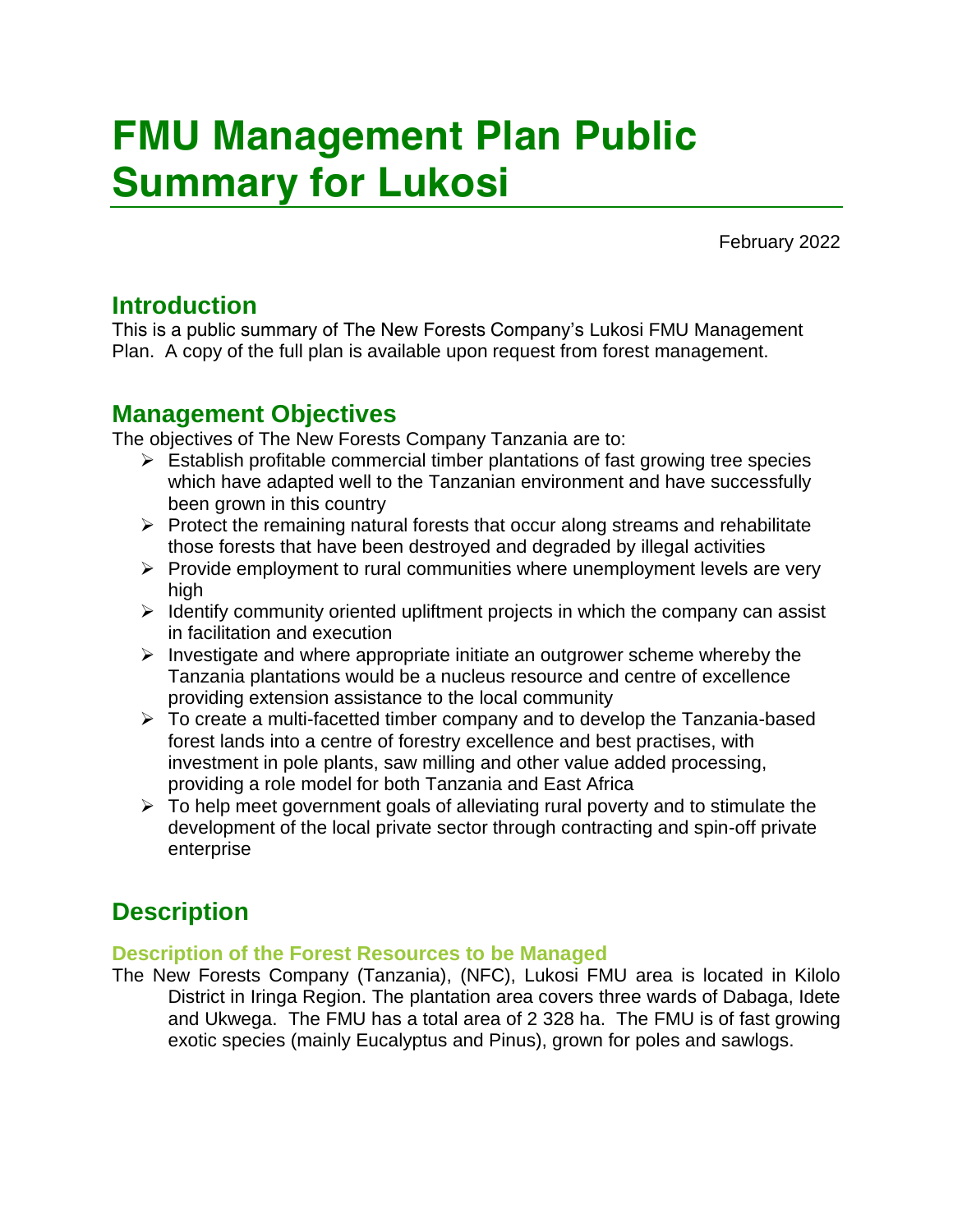

*Map 1: Lukosi Plantation*

## Natural Environment

The area is within the eastern Afromontane biodiversity hotspot which makes it a good repository of different biodiversity (flora and fauna) and endemic species. Though three potential high conservation value points were noted in the biological diversity study, none of them meet the required criteria for high conservation values. The area has some rare, threatened and endangered species, *Polemaetus bellicosus* (Martial Eagle) listed as vulnerable, *Syncerus caffer* (Buffalo) least concern, *Colobus guereza* (Black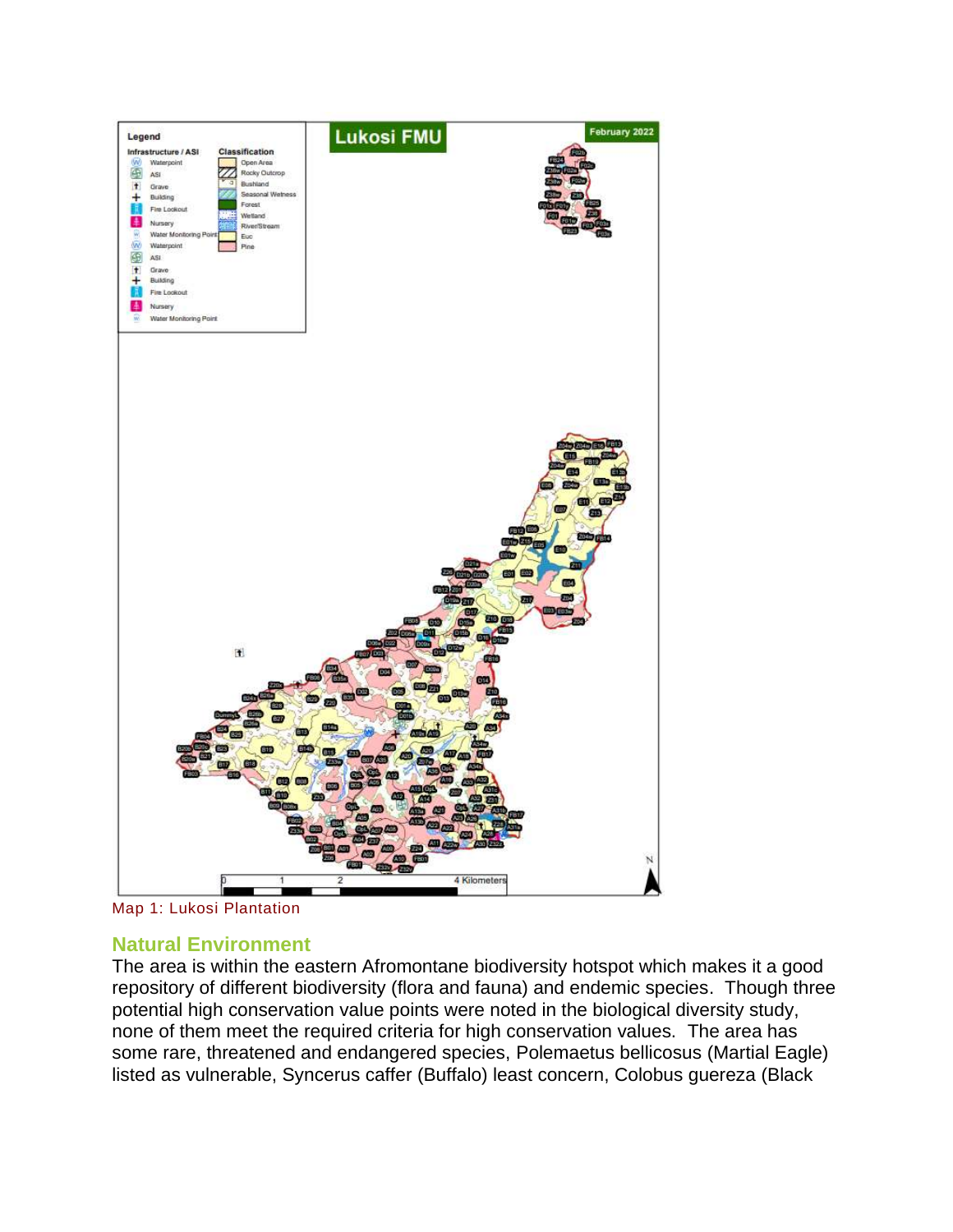and White Colobus) least concern, and *Dissotis arborescens* listed as threatened. The area has a wide altitudinal range and high rainfall.

#### Land Use and Ownership Status

The FMU is on land that is on a long term lease from the Government of the United Republic of Tanzania.

#### Socio-Economic Conditions

The surrounding rural communities are subsistence farmers, and farm tea and coffee on plantations. NFC has also contributed positively through community projects towards infrastructure development. Firewood and charcoal are the main sources of fuel in the area.

## Rationale for Rate of Annual Harvest and Species Selection

#### Rationale for Rate of Annual Harvest

Sustainability is the main driver for determining the rate of annual harvest, coupled with forest normalisation.

#### Rationale for Species Selection

NFC only plants exotic tree species. Provenance trials and species selection are not applicable.

## Provisions for Monitoring of Forest Growth and Dynamics

The FMU has permanent sample plots that are measured annually. This data is used for monitoring and planning purposes.

## Environmental Safeguards

#### HCV Attributes

The FMU does not have any high conservation values, despite it being in a biodiversity hotspot.

## **Harvesting**

Due to Tanzania having a vibrant plantation-based forestry industry, there are quite a few commercial suppliers of forestry machinery. But due to the slow delivery process to sites inland from Dar es Salaam, NFC have been harvesting with a relatively low-tech system that can be supplied and maintained locally. In general, the tree-length system of harvesting is applied. This system ensures that most of the branches remain in-field which is better for both nutrient cycling and fire prevention. Merchandising (cutting of the stem into product) can be done on roadside rather than in-field, which allows better control and efficiencies. Steep terrain cable system (highlead and skyline systems) will be employed.